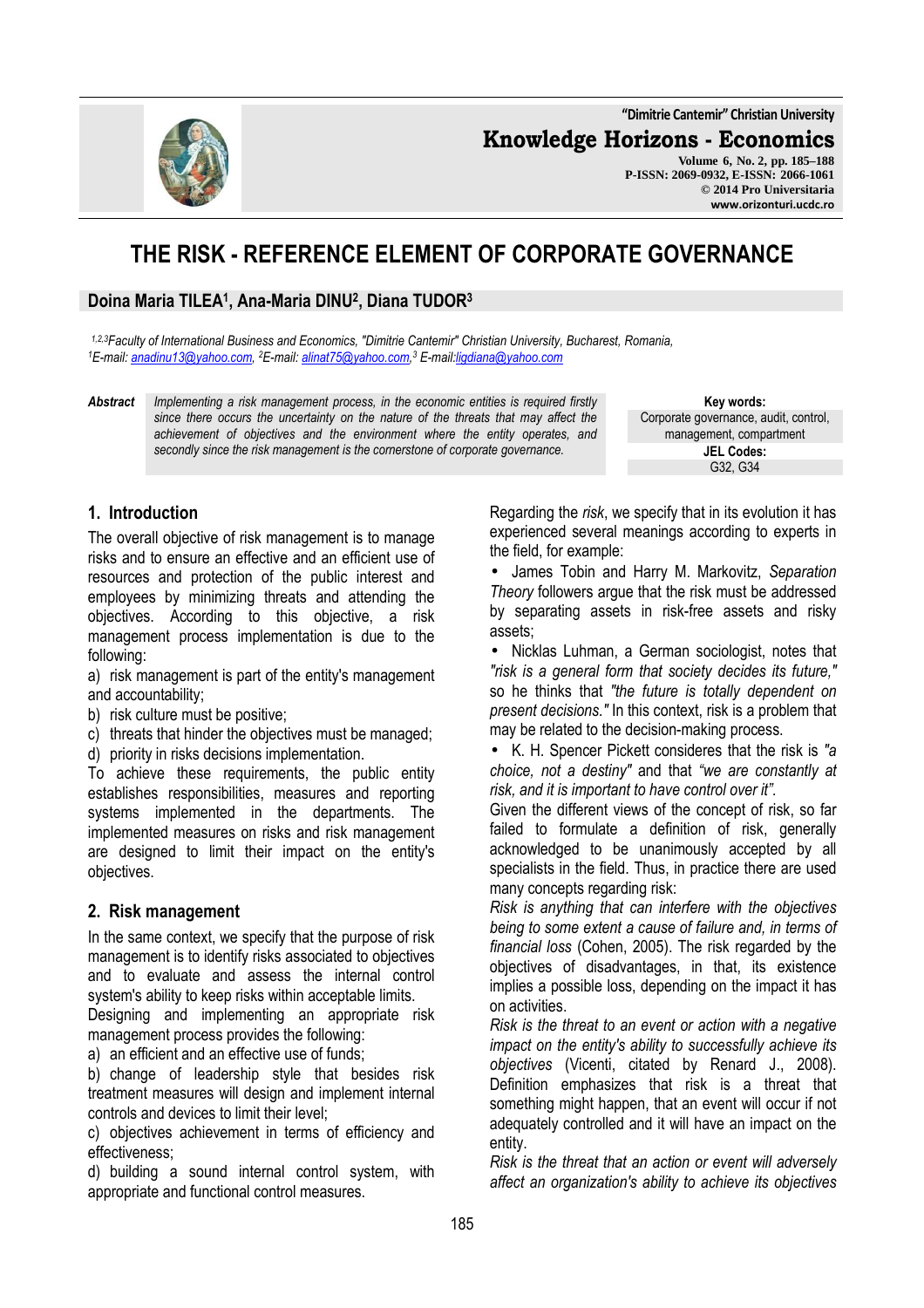*and to successfully execute strategy [2].* This fairly understood concept considers risk as the change that a positive or negative event might happen influencing the objectives achievement.

*Risk is the possibility or chance of something happening that will have an effect on the achievement [3].* The concept emphasizes that risk can have a negative impact on the achievement, if they pose a threat, but can also have positive connotations which can be exploited.

In our country, entities practise the accepted and adopted definition of risk is as follows [5]: *risk is a problem (situation, event, etc..) which has not yet appeared, but may occur in the future, in which case the results obtained previously fixed threatened or potency.* From this analysis we establish that risk may represent a threat or opportunity. Risk is also uncertainty about the desired results and should be regarded as a combination of probability and impact.

*Probability* is the measure of each risk and it can be estimated as high, medium or low. *High probability* exists when the risk is not controlled and its occurrence cannot be prevented by the public entity. *Low probability* can be assigned to a given risk that when well managed by the entity that internal controls implemented to maintain risk levels accepted.

*Risk impact* is the consequence of the results (objectives) if the risk materializes. If the risk is a threat, the consequence is negative, and if the risk is an opportunity, the result is positive. Risk impact can be appreciated by high impact, medium impact and low impact. *High impact* assumes that materializing risk involves a high degree of severity. *Medium impact* involves a moderate level of risk for the entity. *Low impact* involves low gravity where risk passes.

At the same time, on risk analysis concepts, we can state that, risk management is generally a process of identification, assessment, management and control of threats aiming at making sure that the public entity objectives will be achieved.

From the analysis we can identify some key features of risks, namely:

a) risk is the uncertainty which relates to a possible event;

b) risk occurrence affects the company's objectives;

c) risks affects both the present impact on managerial decision making and the future impact on the decision implementation;

d) once risks occurred, the consequences or effects cannot be stopped.

As stated before, we find that the risk is a result of the vulnerability of the entity, namely its inability to adjust to the working environment.

In practice, the most important aspects regarding risk are related to the type of risks that companies are facing and how they are managed so that the probability of occurrence, the gravity of the consequences and duration of their maintaining are minimized if the risks occur.

In practice, entities face a variety of risks and complexity, but they differ from one entity to another. Management should be concerned with the identification and classification of risk based on the sameness of events and their impact on the entity if they occur.

Factors determining exposure to the entity can be identified as follows: *(a) the transformation of the public entity, structural changes, major changes produced under internal decisions; (b) compliance with the financial resources available, which are becoming more and more restricted; (c) limited training of staff and lack of motivating programs; (d) determining the tasks to employees that are not consistent with the nature and job qualifications requirements and (e) inadequate procedures or lack thereof.* 

From the research it was found that although risks are identified in the entity, the limitations in aiming the objectives are due to the following realities: *(1) the manager's judgment in making decisions, which is not in all cases grounded; (2) risks arising from simple mistakes or misconducts; (3) decisions about risks that do not take into account costs and benefits; (4) the frequent of necessary and appropriate internal controls implementation.* 

On the local public entity level there are also several risk categories, controlled or uncontrolled, that influence objectives achievement. The identified risks in the entity may be classified into two categories, namely the inherent risks and residual risks.

*Inherent risks* are the risks that normally exist in any activity and are defined as *"risk present before the implementation of the internal control measures to its reduction"* or "*all risks to the entity/organization and can be internal or external risks, measurable or nonmeasurable[5]".* Thus, the inherent risk is the possibility of errors or irregularities occurrence in the management and financial statements before the internal controls impacting effectiveness.

*Residual risks* represent "*the exposure caused by a specific risk after there has been taken action to mitigate it. Mitigation measures belong to internal control. Due to this, residual risk is a measure of internal control effectiveness, which is why some countries have replaced the term residual risk with risk control".* So, residual risk is considered as the remaining risk after the internal controls implementation. Internal control measures should have the effect of limiting the inherent risk to an acceptable level to the public entity. Residual risks are monitored and followed if they are kept at acceptable levels.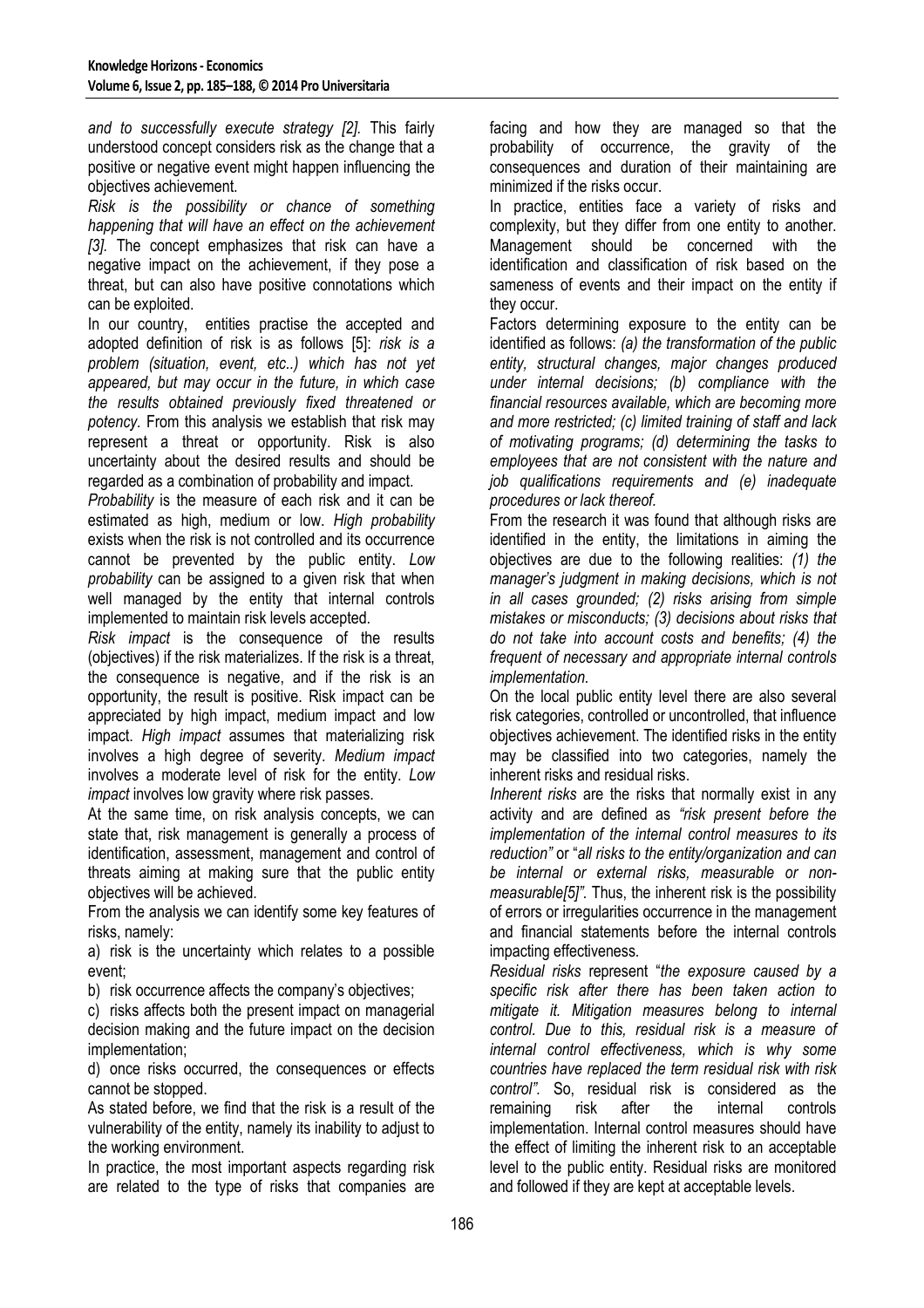

**Source:** personal projection

Considering that the residual risks are those remaining once control measures were implemented, they are not subject to the evaluation and treatment, but are they monitored in case they changes, or modify their level or structure and thus become uncontrolled.

Inherent risks and residual risks are considered as two facets of the same risk. Thus, there are inherent risks before introducing internal control tools and residual risks exist after the introduction of internal control instruments.

As we can see, the entity generally identifies the risks associated to objectives, but there are some risks that cannot be identified. The degree of risk identification is influenced by several factors, including: organizational culture towards risk, the specific field preparation and the knowledge, the methods and tools used to identify and assess risks or complexity and volume of the activities.

*Control risk* is the risk that the entity's internal control system fails to prevent or detect errors in due time, irregularities or fraud. These risks may occur in an account balance or class of transactions and may be significant individually or together with other information. Control risks are associated to the irregularities and errors that are discovered during the inspection.

*Detection risk* is the risk that a particular threat cannot be identified and managed. These risks are involuntarily excluded by the entity because it is not aware of their existence. However, the management of the public entity has the responsibility to monitor the activities attached to objectives and track whether new risks occur, particularly in the context of changing activities.

*Risk appetite* (level of tolerance) is considered as risk exposure that an entity is willing to accept. This is different from one entity to another, from one functional department to another or from one activity to another,

depending on the organizational environment, quality and employee involvement.

Risk tolerances levels is set by the entity and must be known by all employees, so that they could work towards activities empower, keeping the risk within acceptable limits.

Considering the fact that risks cannot be avoided or eliminated, the specialists in the field opinion is that *"entities must to be concerned with risk assessment and keeping them within which they can accept that they can tolerate".*

Related to the nature of the generated operations the risks can be classified as follows.

In our opinion the risk characteristics can be classified as follows:

a) *exposure to risk*, there are various ways of exposure of the entity, such as personnel, assets or organizational environment;

b) *risk factors* related to the characteristics of the entity, the political system and legal framework applicable to the entity. Risk factors increases the risk exposure in certain conditions that can lead to the occurrence of risk;

c) *potential financial impact*, is the consequence for the entity, due to risk occurrence. The consequences can be quantified by *direct losses* which cannot be assessed with certainty, *property damage* or *loss of life*. Taking into account that the risk is *"the threat that an event or action adversely affects an organization's ability to achieve the objectives set",* we consider that objectives aiming set by the public entity may be uncertain if management decisions and actions taken to their implement disregard the realities and risks.

# **3. Conclusions**

We may conclude that as the risk is assessed based on probability and impact management's responsibility is to